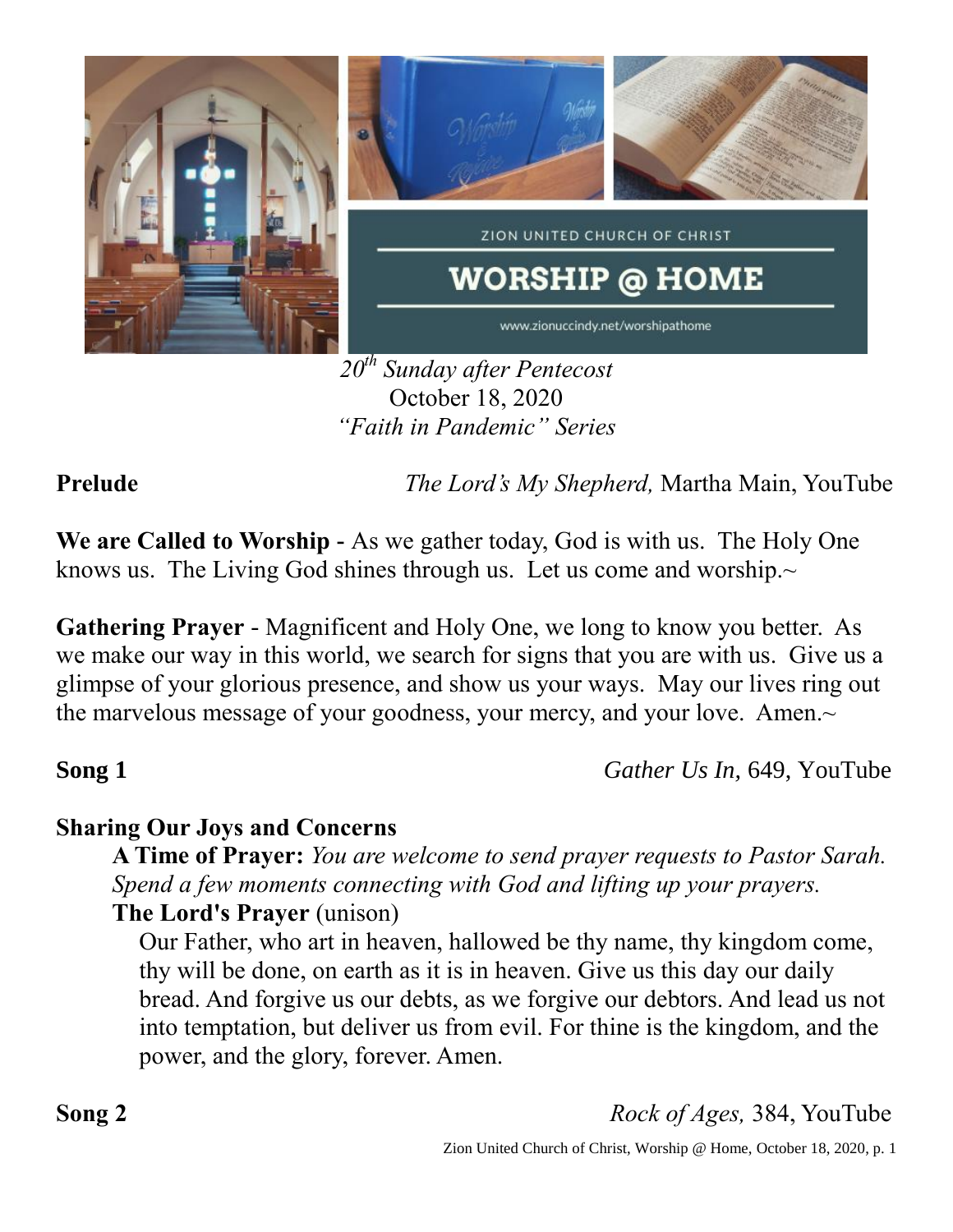$11$ Therefore encourage one another and build up each other, as indeed you are doing.

12 But we appeal to you, brothers and sisters, to respect those who labor among you, and have charge of you in the Lord and admonish you;  $^{13}$  esteem them very highly in love because of their work. Be at peace among yourselves.  $^{14}$ And we urge you, beloved, to admonish the idlers, encourage the faint-hearted, help the weak, be patient with all of them. <sup>15</sup>See that none of you repays evil for evil, but always seek to do good to one another and to all.  ${}^{16}$ Rejoice always,  ${}^{17}$ pray without ceasing, <sup>18</sup>give thanks in all circumstances; for this is the will of God in Christ Jesus for you. <sup>19</sup>Do not quench the Spirit. <sup>20</sup>Do not despise the words of prophets, <sup>21</sup>but test everything; hold fast to what is good;  $^{22}$ abstain from every form of evil.

23 May the God of peace himself sanctify you entirely; and may your spirit and soul and body be kept sound and blameless at the coming of our Lord Jesus Christ. <sup>24</sup>The one who calls you is faithful, and he will do this.

**Virtual Choir** *I Love to Tell the Story, verse 2*

**Meditation** "Faith in Pandemic," Greg Miller

## **We Respond to God's Word with Our Giving Offertory**

You're invited to take out your checkbook in these moments. As you write out your offering, be prayerful with each letter and number. In times such as these, when money becomes tight and our economy is under strain, God invites us to be generous and give what we can. These are gifts we freely give, as we are able and as we are called.

We ask that you please mail in your offerings to our office. Zion United Church of Christ 8916 E. Troy Ave. Indianapolis, IN 46239

You can now submit your offerings on our website through a secure PayPal donation button. Please know that PayPal receives a 2.2% processing fee and a \$0.30 transaction charge. You are able to set up reoccurring, monthly

## **We Hear God's Word** 1 Thessalonians 5:11-24